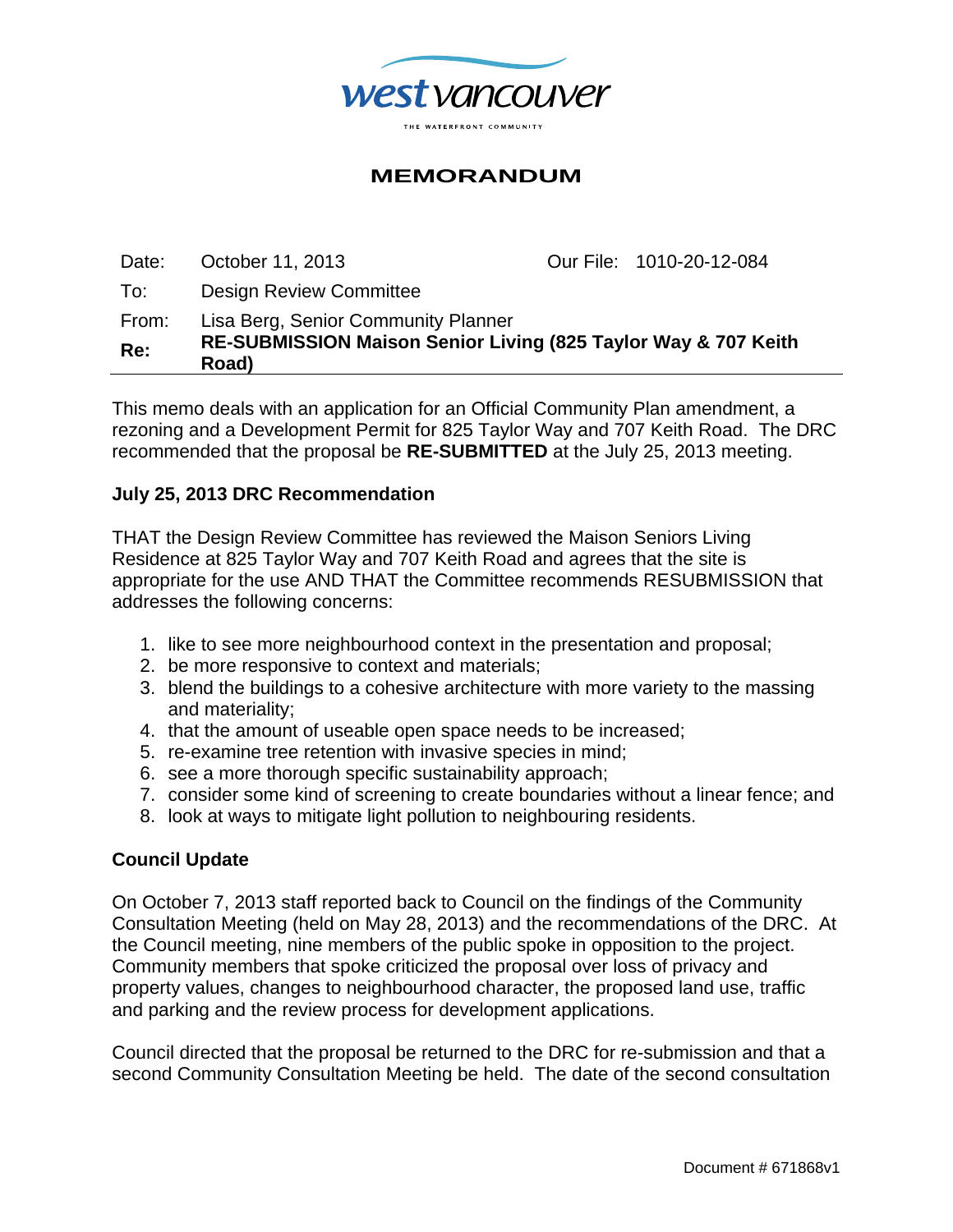meeting is to be determined and will not be scheduled until the DRC is satisfied with the development proposal and submission package.

## **Background**

The site consists of two properties, each developed with a single family home (see Appendix A – Context Map). It is 6,434.5 square metres (1.6 acres) in area with access from Keith Road and Taylor Way and has a north to south slope of approximately 15%. Stands of mature coniferous trees are located throughout the site and the southeast property line facing Taylor Way features a large evergreen boulevard hedge.

Adjacent land uses include:

| North: | Two single family lots upslope from the site                      |
|--------|-------------------------------------------------------------------|
| South: | Keith Road with the Evelyn by Onni residential development beyond |
| East:  | Taylor Way with five single family lots beyond                    |
| West:  | Three single family lots                                          |

## **The Proposal**

The proposal is for a private-pay seniors' assisted living and memory care residence of 103 beds. No independent living units are proposed. Key features of the proposal include:

- A Floor Area Ratio of 0.98.
- A single building consisting of: a 2-storey resident amenity and dining wing, and a 3-storey attached residence wing consisting of 103 beds within 91 bedrooms.
- 40 parking spaces (32 enclosed spaces within an underground parkade and 8 surface spaces).

See Appendix B for the complete project profile and Appendix C for the Development Proposal Booklet, which further explains the use and programming of the building.

#### **Responses to the DRC Recommendations**

Since the application was reviewed by the DRC and by the neighbourhood at a public meeting, the applicants have revised the proposal to address context, architecture and landscaping/screening. The applicant has prepared a response statement to the DRC's recommendations on Page 2 of the Development Proposal Booklet (Appendix C).

#### *Parking:*

The proposed parking is unchanged: 40 spaces (8 surface spaces and 32 spaces within the enclosed parkade). The applicant has supplied a technical memo by their traffic engineer (page 66 of the Development Proposal Booklet) that calculates that the site would need between 17 and 23 parking spaces.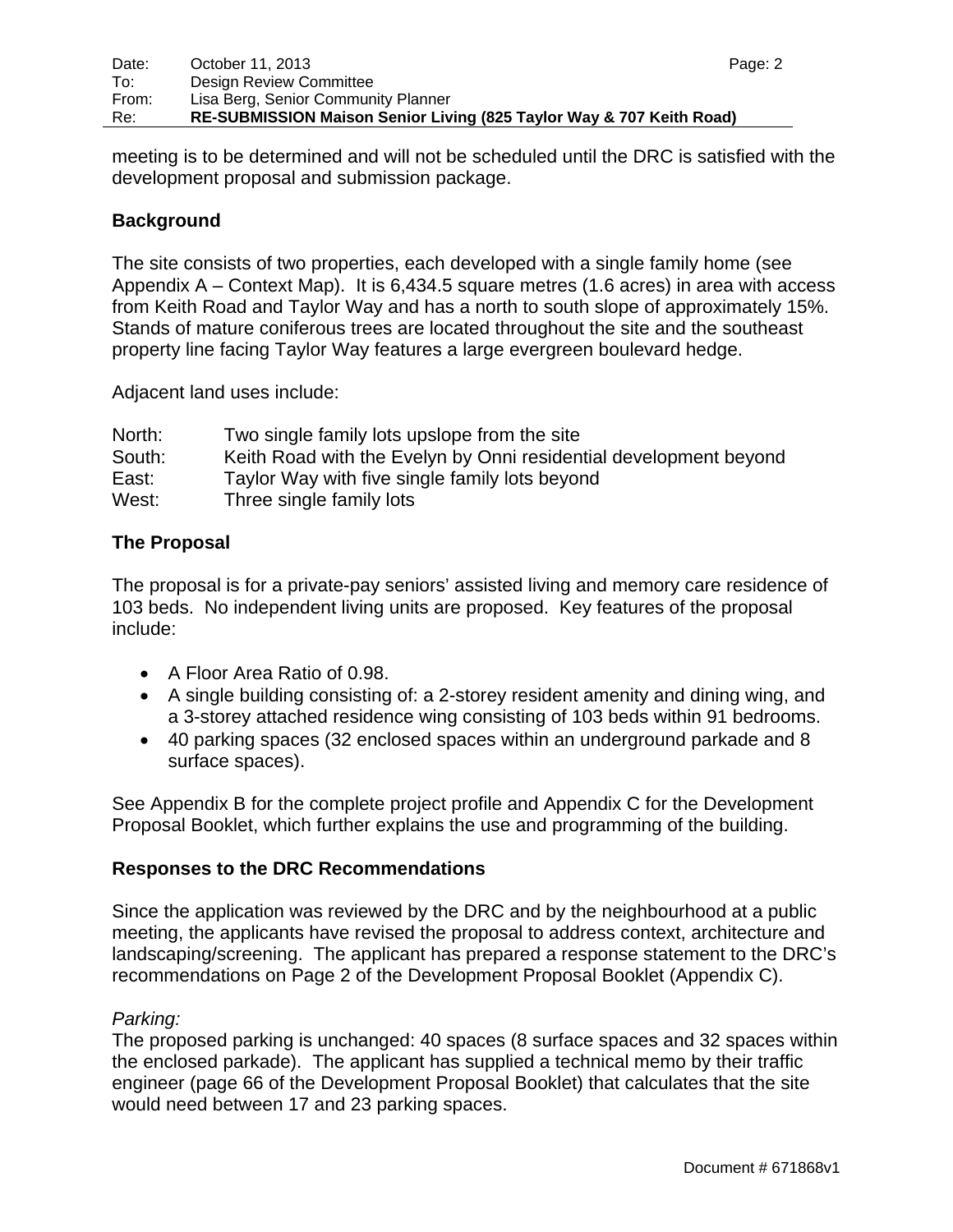The Zoning Bylaw (for an assisted living land use in another zone) requires 1 parking space per 3.3 beds, which calculates to 34 spaces. The applicant purports that the proposed 40 spaces adequately addresses parking needs, however the community remains sceptical of the amount of parking provided (that it is not enough). Planning staff is seeking further consideration on the proposed parking by the DRC.

#### **Items to Address**

- 1) How well does the re-submission respond to items raised by the DRC?
- 2) Do you agree with the amount of parking proposed by the applicant?

#### Appendices:

- A Context Map
- B Project Profile
- C Revised Development Application Proposal (dated October 17, 2013)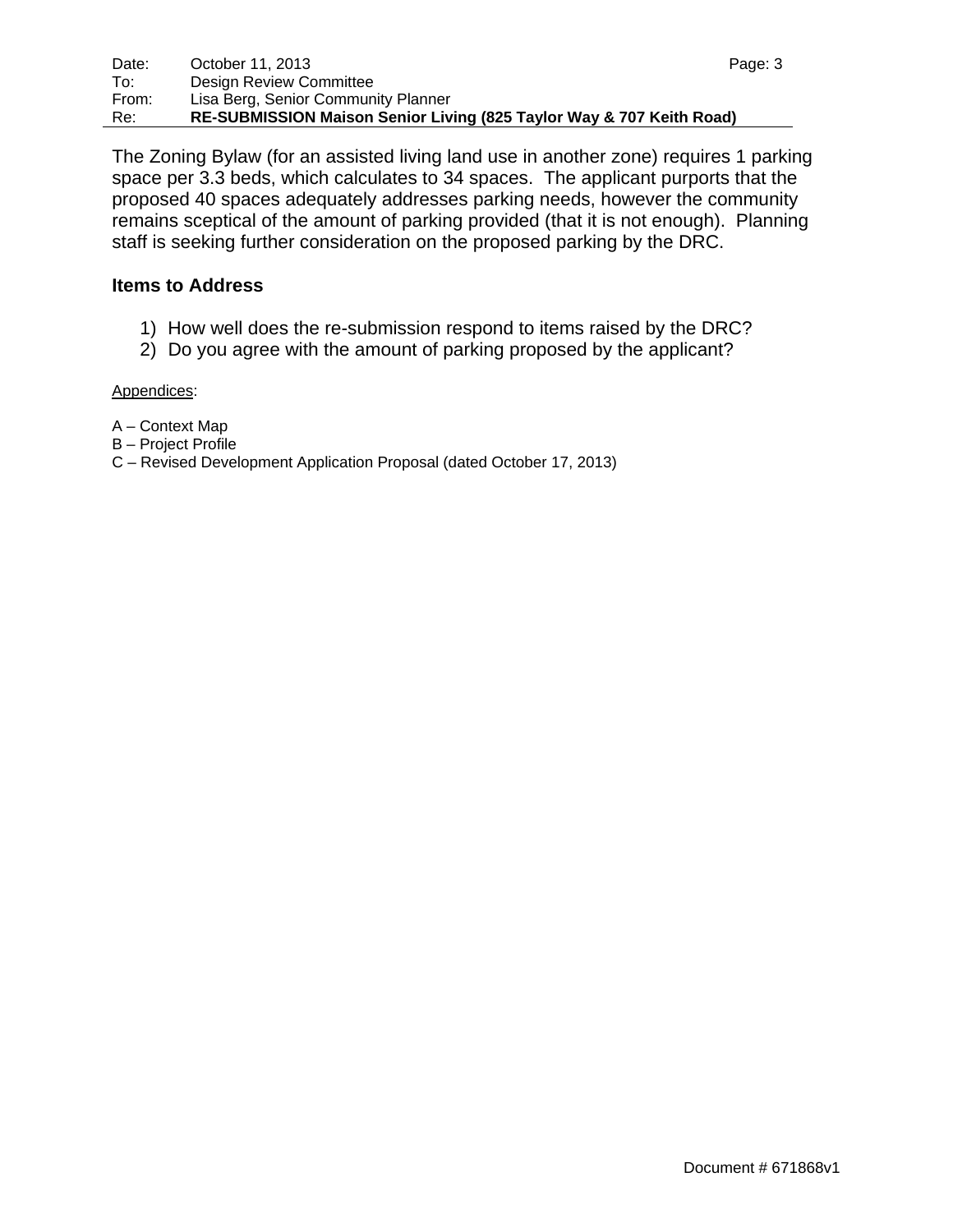# **APPENDIX A – CONTEXT MAP**